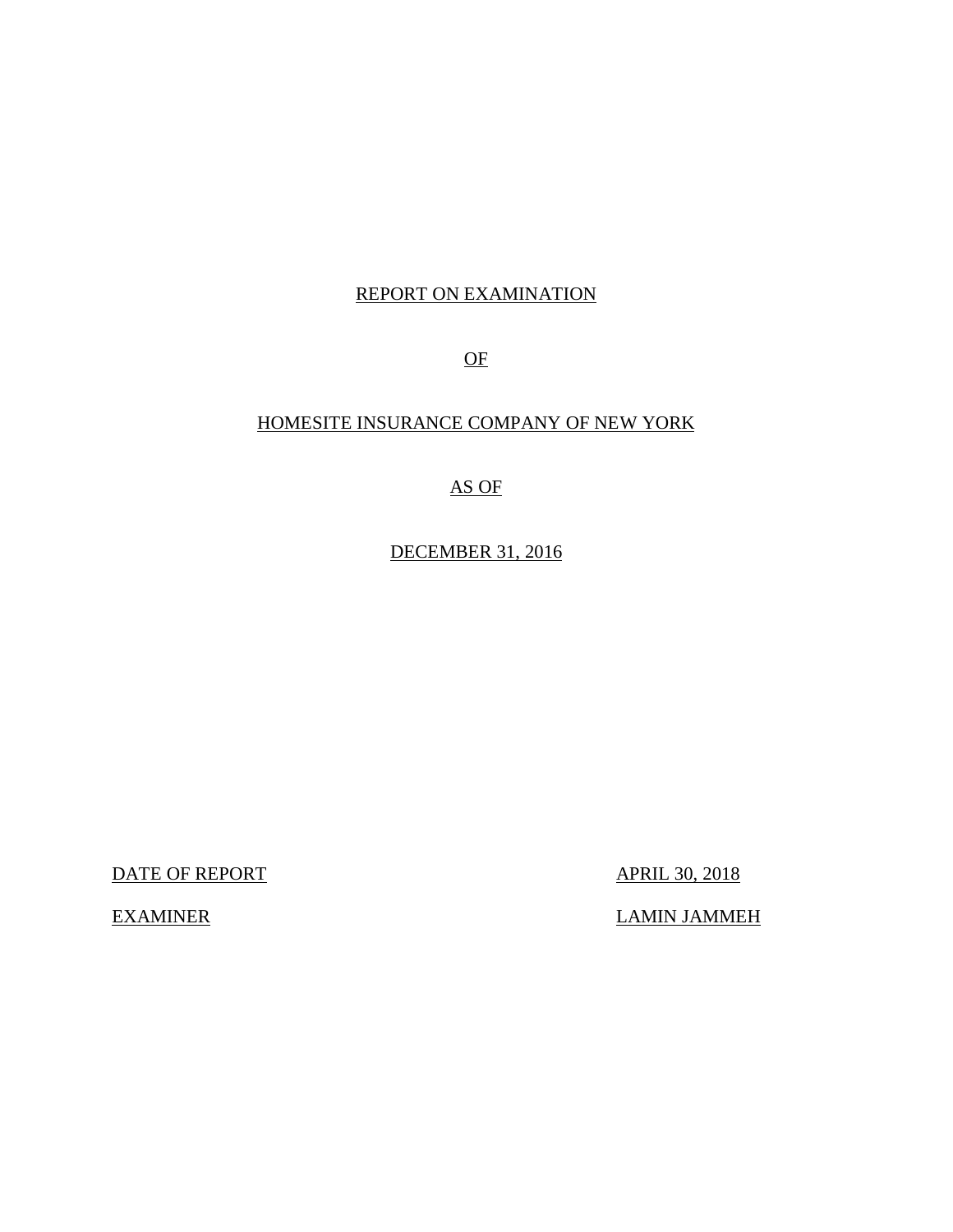### TABLE OF CONTENTS

| <b>ITEM</b> |                                                                                                                                                       | PAGE NO.                                        |
|-------------|-------------------------------------------------------------------------------------------------------------------------------------------------------|-------------------------------------------------|
| 1.          | Scope of examination                                                                                                                                  | $\overline{2}$                                  |
| 2.          | Description of Company                                                                                                                                | 3                                               |
|             | A. Corporate governance<br>B. Territory and plan of operation<br>C. Reinsurance ceded<br>D. Holding company system<br>E. Significant operating ratios | $\mathfrak{Z}$<br>5<br>6<br>$\overline{7}$<br>9 |
| 3.          | <b>Financial statements</b><br>A. Balance sheet<br>B. Capital and surplus account                                                                     | 10<br>10<br>12                                  |
| 4.          | Losses and loss adjustment expenses                                                                                                                   | 12                                              |
| 5.          | Subsequent events                                                                                                                                     | 13                                              |
| 6.          | Compliance with prior report on examination                                                                                                           | 13                                              |
| 7.          | Summary of comments and recommendations                                                                                                               | 13                                              |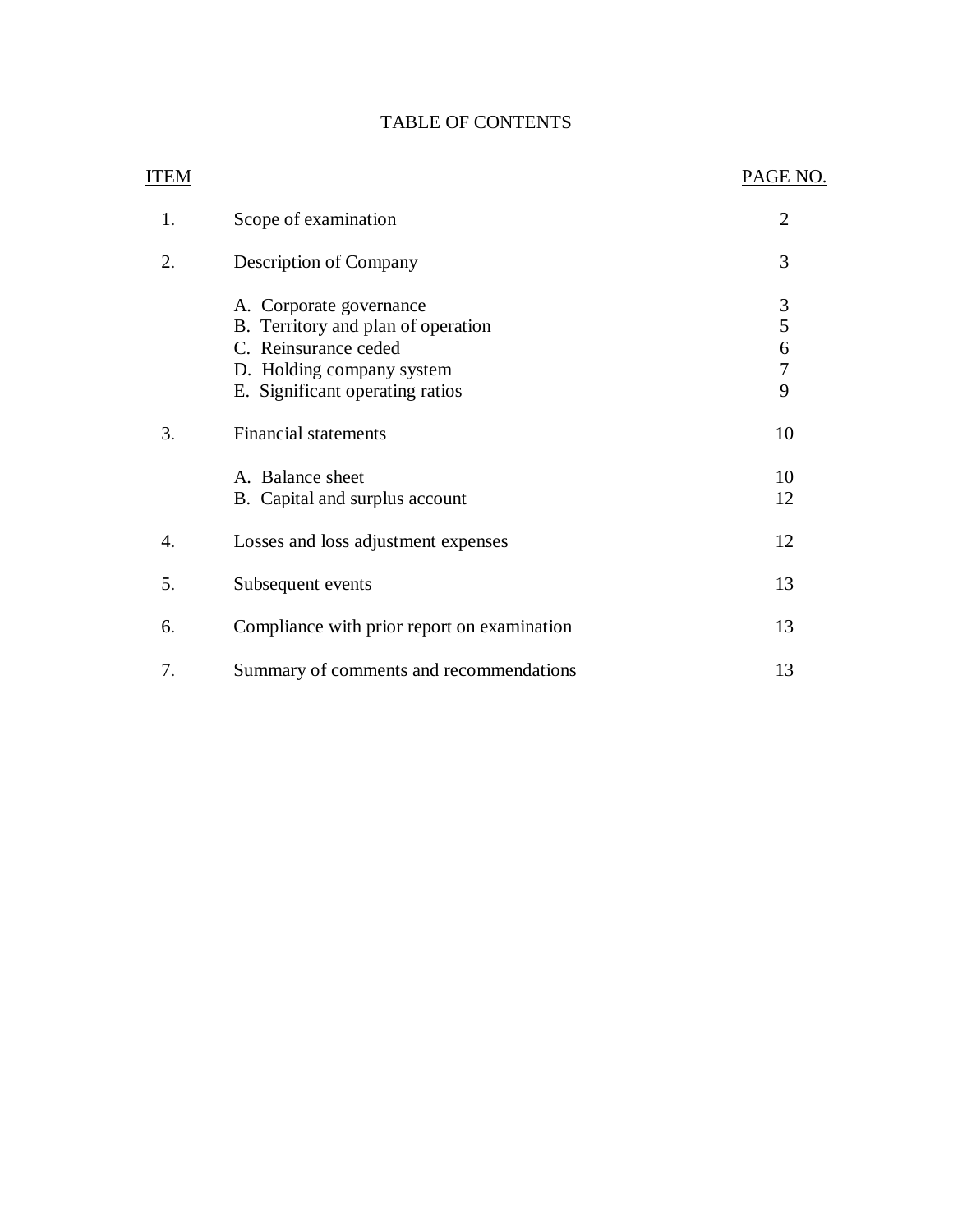

# NEW YORK STATE *DEPARTMENTof*  FINANCIAL SERVICES

Andrew M. Cuomo **Maria T. Vullo** Maria T. Vullo Governor Superintendent Superintendent

April 30, 2018

Honorable Maria T. Vullo Superintendent New York State Department of Financial Services Albany, New York 12257

### Madam:

Pursuant to the requirements of the New York Insurance Law, and in compliance with the instructions contained in Appointment Number 31585 dated April 4th, 2017, attached hereto, I have made an examination into the condition and affairs of Homesite Insurance Company of New York as of December 31, 2016, and submit the following report thereon.

Wherever the designation "the Company" appears herein without qualification, it should be understood to indicate Homesite Insurance Company of New York.

Wherever the term "Department" appears herein without qualification, it should be understood to mean the New York State Department of Financial Services.

The examination was conducted at the Company's administrative office located at One Federal Street, Boston, MA 02110.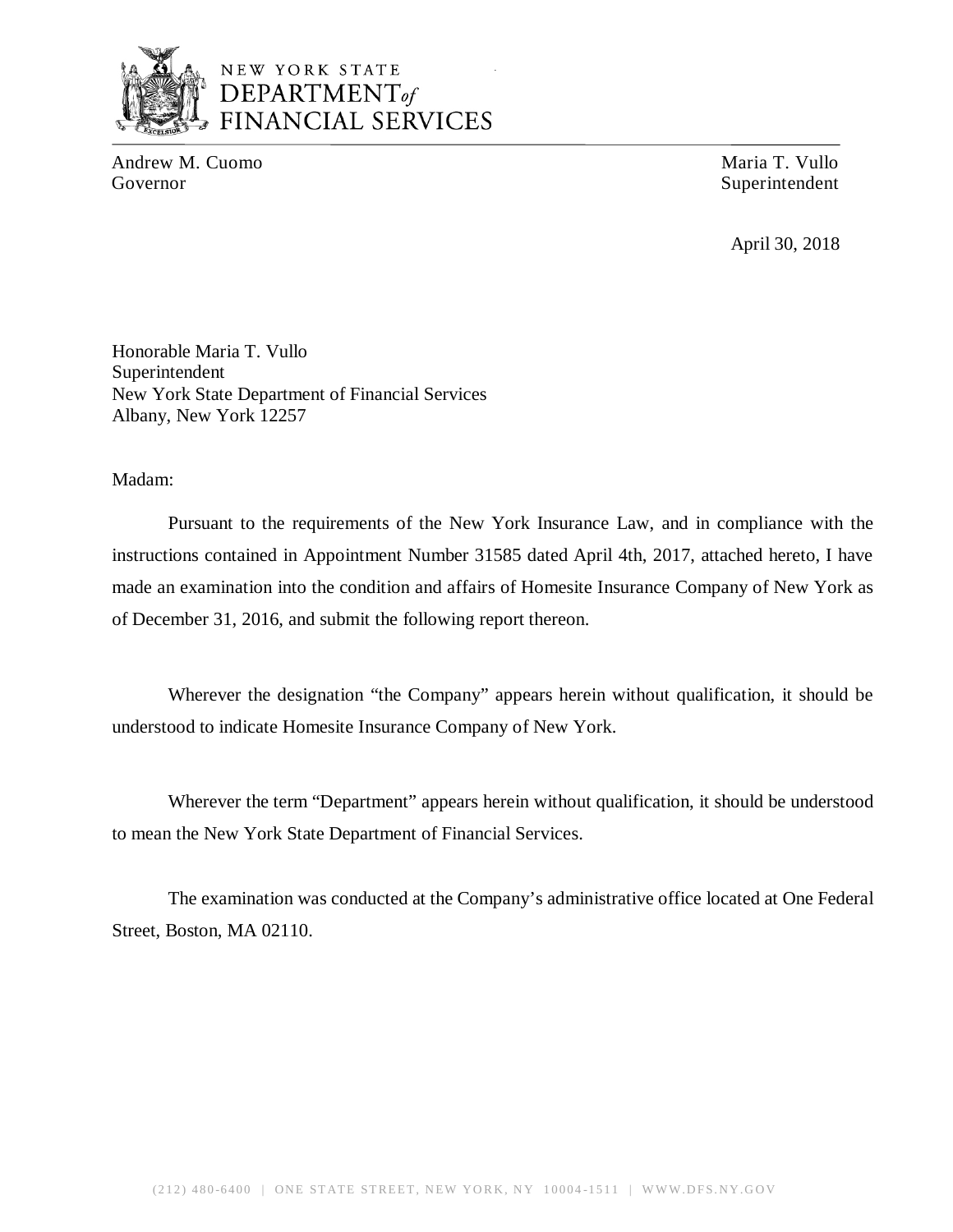### **SCOPE OF EXAMINATION**

The Department has performed an examination of the Company*,* a single-state insurer. The previous examination was conducted as of December 31, 2011. This examination covered the five-year period from January 1, 2012 through December 31, 2016. Transactions occurring subsequent to this period were reviewed where deemed appropriate by the examiner.

The examination was conducted in conjunction with the state of Wisconsin, which was the coordinating and lead state of the American Family Group. Other states participating in this examination were California, Georgia, Illinois, Ohio, and Texas. The examination was performed concurrently with the examinations of the following insurers:

| Insurer                                          | <b>State of Domicile</b> |
|--------------------------------------------------|--------------------------|
| <b>American Family Mutual Insurance Company</b>  | Wisconsin                |
| American Standard Insurance Company of Wisconsin | Wisconsin                |
| <b>American Family Insurance Company</b>         | Wisconsin                |
| American Standard Insurance Company of Ohio      | Wisconsin                |
| <b>American Family Life Insurance Company</b>    | Wisconsin                |
| <b>Midvale Indemnity Company</b>                 | Illinois                 |
| <b>Homesite Insurance Company</b>                | Wisconsin                |
| Homesite Insurance Company of the Midwest        | Wisconsin                |
| <b>Homesite Indemnity Company</b>                | Wisconsin                |
| Homesite Insurance Company of California         | California               |
| Homesite Insurance Company of Georgia            | Georgia                  |
| Homesite Insurance Company of Florida            | Illinois                 |
| Homesite Insurance Company of Illinois           | Illinois                 |
| Homesite Lloyds of Texas                         | Texas                    |
| The General Automobile Insurance Company, Inc.   | Ohio                     |
| <b>Permanent General Assurance Corporation</b>   | Ohio                     |
| Permanent General Assurance Corp. of Ohio        | Ohio                     |
|                                                  |                          |

This examination was conducted in accordance with the National Association of Insurance Commissioners ("NAIC") Financial Condition Examiners Handbook ("Handbook"), which requires that we plan and perform the examination to evaluate the financial condition and identify current and prospective risks of the Company by obtaining information about the Company including corporate governance, identifying and assessing inherent risks within the Company and evaluating system controls and procedures used to mitigate those risks. This examination also includes assessing the principles used and significant estimates made by management, as well as evaluating the overall financial statement presentation,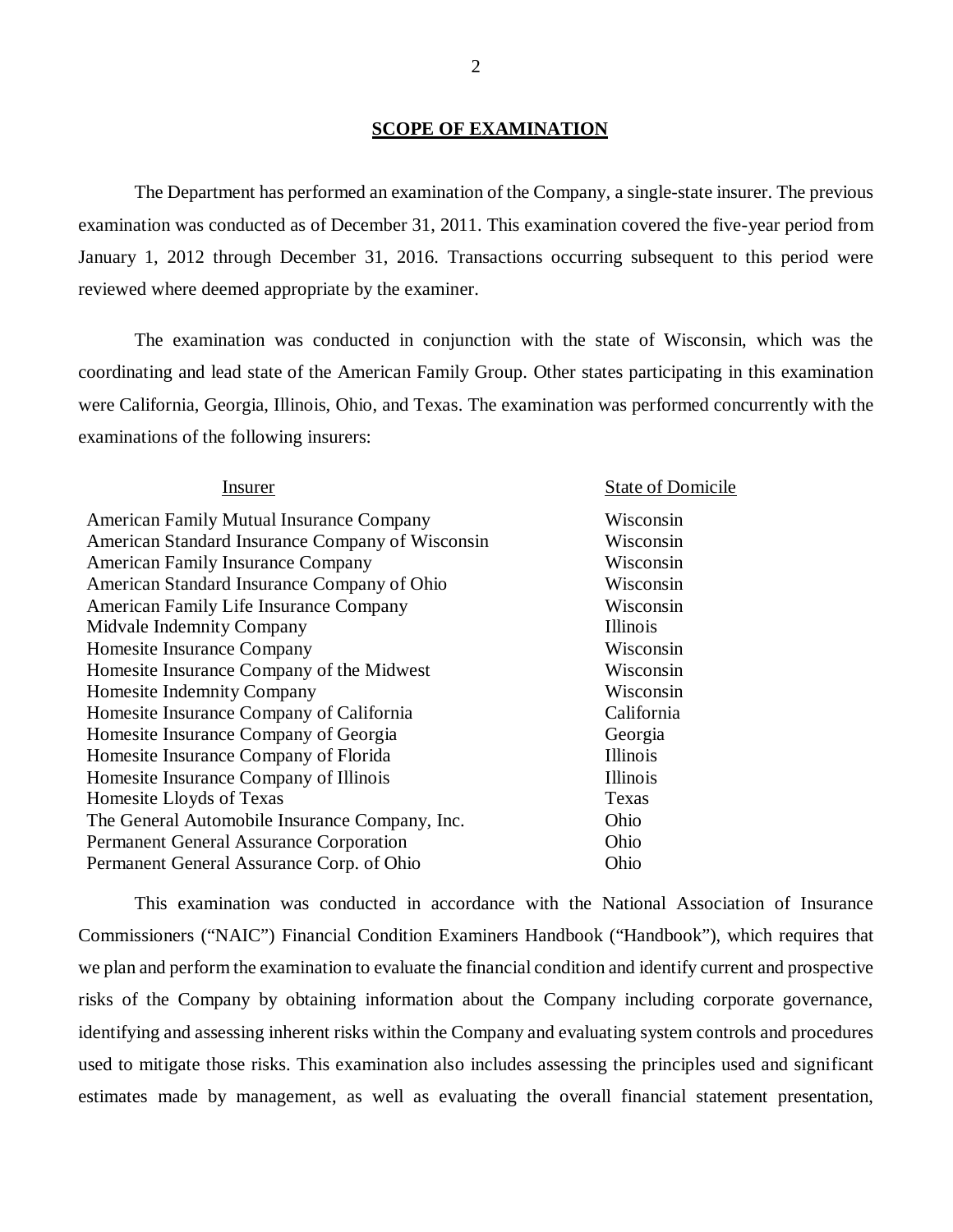<span id="page-4-0"></span>management's compliance with New York Laws, statutory accounting principles, and annual statement instructions.

This examination report includes, but is not limited to, the following:

Company history Management and control Territory and plan of operation Holding company description Reinsurance Loss review and analysis Financial statement presentation Significant subsequent events Summary of recommendations

A review was also made to ascertain what action was taken by the Company with regards to comments and recommendations contained in the prior report on examination.

This report on examination is confined to financial statements and comments on those matters that involve departures from laws, regulations or rules, or that are deemed to require explanation or description.

#### **DESCRIPTION OF COMPANY**

The Company was incorporated under the laws of the State of New York on January 25, 1999 as a wholly-owned subsidiary of Homesite Securities Company LLC, which is in turn a wholly-owned subsidiary of Homesite Group Incorporated ("HGI"). The Company's ultimate parent was Alleghany Corporation. The Company became licensed on July 22,1999 and commenced business on that date. On December 31, 2013, the American Family Mutual Insurance Company ("AFMIC") acquired, through its wholly owned subsidiary, AMFAM Inc., control of all the issued and outstanding voting capital stock of HGI, and became the ultimate parent of HGI and all its operating insurance subsidiaries.

### A. Corporate Governance

Pursuant to the Company's charter and by-laws, management of the Company is vested in a board of directors consisting of not less than seven nor more than twenty-one members. The board meets four times during each calendar year. At December 31, 2016, the board of directors was comprised of the following seven members: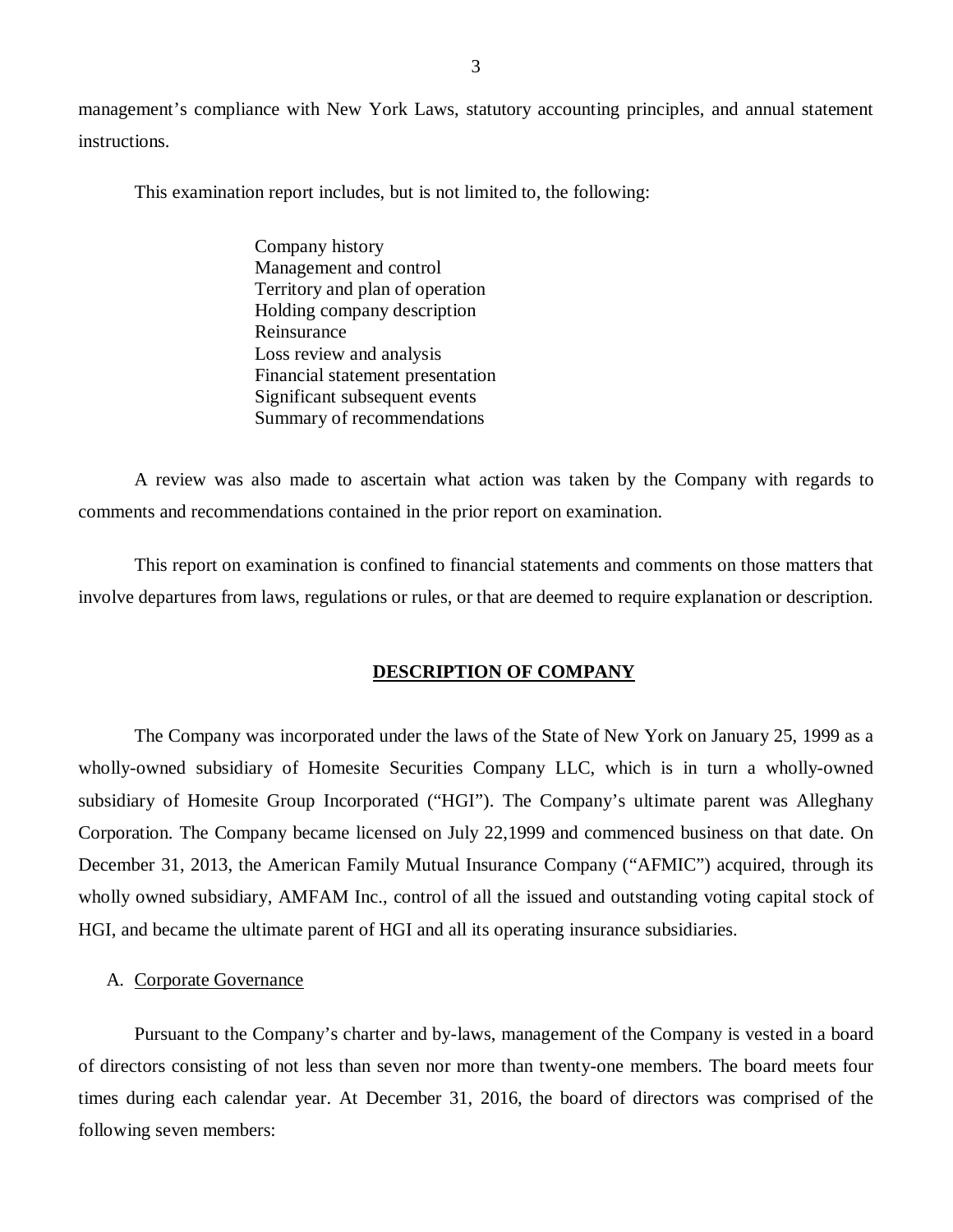James Thomas Morahan, Jr. Vice President

Duxbury, MA Homesite Group Incorporated

Name and Residence Principal Business Affiliation

Fabian John Fondriest Chief Executive Officer & President Concord, MA Homesite Group Incorporated

Michael David Lorion Senior Vice President & Chief Financial Officer Millbury, MA Homesite Group Incorporated

Andrew Allison McElwee, Jr. Executive Vice President & Chief Operating New London, NH Officer, Homesite Group Incorporated

Foxboro, MA Homesite Group Incorporated

Anthony Matthew Scavongelli Executive Vice President & General Counsel

Peter Benjamin Settel Executive Vice President Duxbury, MA Homesite Group Incorporated

James Michael Skelly Attorney, Managing Partner Yorktown Heights, NY Marks, O'Neill, O'Brien, Doherty & Kelly

A review of the minutes of the board of directors' meetings held during the examination period indicated that Peter Benjamin Settel attended less than 50% of the meetings for which he was eligible to attend. Members of the board have a fiduciary responsibility and must evince an ongoing interest in the affairs of the insurer. It is essential that board members attend meetings consistently and set forth their views on relevant matters so that the board may reach appropriate decisions. Individuals who fail to attend at least one-half of the regular meetings do not fulfill such criteria. Subsequent to the examination date, Mr. Settel resigned and was replaced by Susan G. Anderson.

As of December 31, 2016, the principal officers of the Company were as follows:

Name Title

Fabian John Fondriest Chief Executive Officer Andrew Allison McElwee, Jr President

Michael David Lorion CFO, Treasurer and Senior Vice President Anthony Matthew Scavongelli Executive Vice President and General Counsel,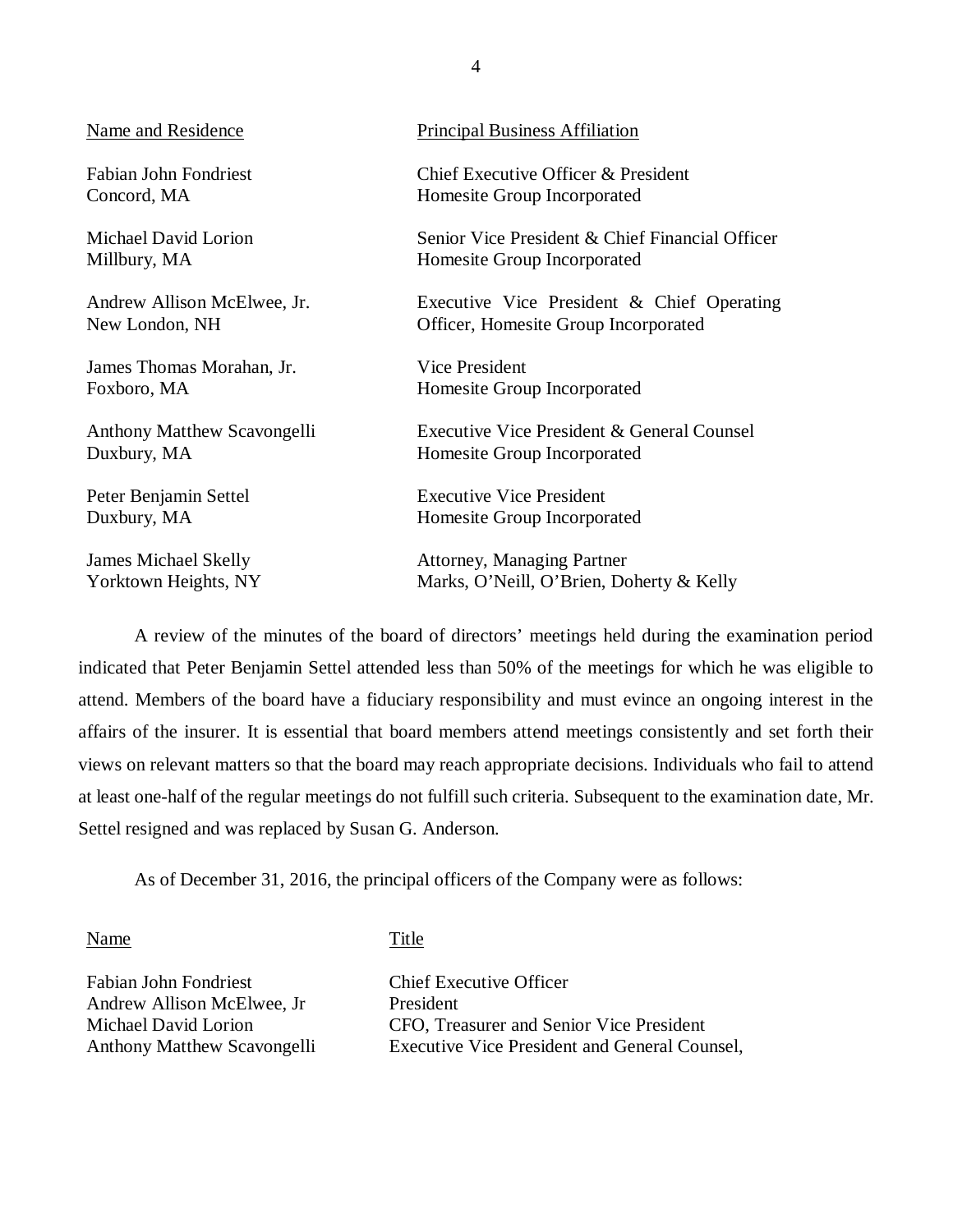### B. Territory and Plan of Operation

As of December 31, 2016, the Company was licensed to write business in New York only.

As of the examination date, the Company was authorized to transact the kinds of insurance as defined in the following numbered paragraphs of Section 1113(a) of the New York Insurance Law:

| Line of Business                           |
|--------------------------------------------|
| Fire                                       |
| Miscellaneous property                     |
| Water damage                               |
| Burglary and theft                         |
| Glass                                      |
| Boiler and machinery                       |
| Collision                                  |
| Personal injury liability                  |
| Property damage liability                  |
| Motor vehicle and aircraft physical damage |
| Marine and inland marine (inland only)     |
|                                            |

Based upon the lines of business for which the Company is licensed and the Company's current capital structure, and pursuant to the requirements of Articles 13 and 41 of the New York Insurance Law, the Company is required to maintain a minimum surplus to policyholders in the amount of \$1,700,000.

The following schedule shows the direct and assumed premiums written by the Company for the period under examination:

| Calendar Year | Direct Premium | <b>Assumed Premium</b> | <b>Total Gross Premium</b> |
|---------------|----------------|------------------------|----------------------------|
| 2012          | \$34,483,938   | \$18,124,084           | \$52,608,022               |
| 2013          | \$42,065,432   | \$22,591,078           | \$64,656,510               |
| 2014          | \$47,325,108   | \$(12,932,835)         | \$34,392,273               |
| 2015          | \$53,392,614   |                        | \$53,392,614               |
| 2016          | \$57,392,403   | \$                     | \$57,392,403               |

The Company primarily offers homeowners multiple peril including renters and condominium insurance in the state of New York. Direct business is obtained through its call centers, its website and, most significantly, its partnership with large financial institutions ("partners"). The partners through whom the Company sells its products utilize various distribution channels including exclusive agencies, independent agents, and the internet. The Company ceased assuming business due to the termination of an inter-company pooling agreement as noted in the reinsurance ceded section.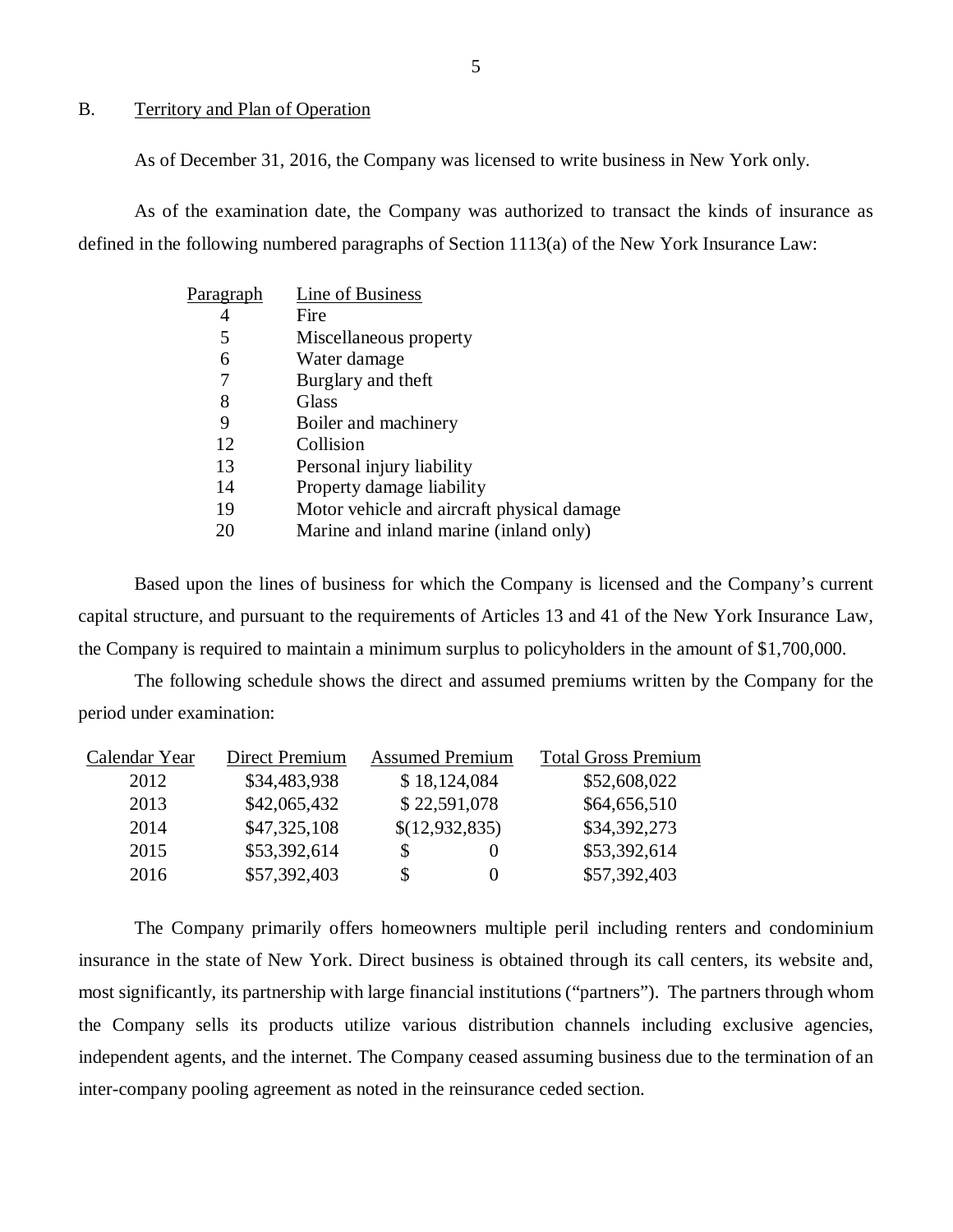#### <span id="page-7-0"></span>C. Reinsurance Ceded

Prior to its acquisition the Company had participated in an inter-company pooling agreement which was terminated effective January 1, 2014. The Company and Homesite Insurance Company of the Midwest ("HICMW") are parties to a Loss Portfolio Transfer and 100% Quota Share Reinsurance Agreement effective as of January 1, 2014. On February 11, 2016, at the Department's request, the Company and HICMW amended the quota share agreement, retroactively to January 1, 2016 to reduce the ceded percentage from 100% to 80% in respect of all policies issued or renewed by the Company on or after January 1, 2016 except premiums and losses associated with the National Flood Insurance Program. In addition, the amendment ensures that the corresponding cash-flows between the Company and HICMW in respect of such policies are based on the same 80% cession (i.e. premiums, ceding commissions, subrogation, salvage, etc.). As a result, the Company reported unsecured reinsurance recoverables from HICMW of approximately \$38,172,000. This represents a significant counterparty credit risk for the Company, given that the reinsurance recoverable to surplus ratio is approximately 1.06 to 1. HICMW was examined concurrently with the Company and no financial adjustments were made to HICMW's financial statements. HICMW reported an RBC ratio of 6,556% as of December 31, 2016.

Reinsurance agreements with affiliates were reviewed for compliance with Article 15 of the New York Insurance Law. It was noted that all affiliated reinsurance agreements were filed with the Department pursuant to the provisions of Section 1505(d)(2) of the New York Insurance Law.

All significant ceded reinsurance agreements in effect as of the examination date were reviewed and found to contain the required clauses, including an insolvency clause meeting the requirements of Section 1308 of the New York Insurance Law.

Examination review found the Schedule F data reported by the Company in its filed annual statement accurately reflected its reinsurance transactions. Additionally, management has represented that all material ceded reinsurance agreements transfer both underwriting and timing risk as set forth in SSAP No. 62R. Representations were supported by appropriate risk transfer analyses and an attestation from the Company's Chief Executive Officer and Chief Financial Officer pursuant to the NAIC Annual Statement Instructions. Additionally, examination review indicated that the Company was not a party to any finite reinsurance agreements. All ceded reinsurance agreements were accounted for utilizing reinsurance accounting as set forth in SSAP No. 62R*.*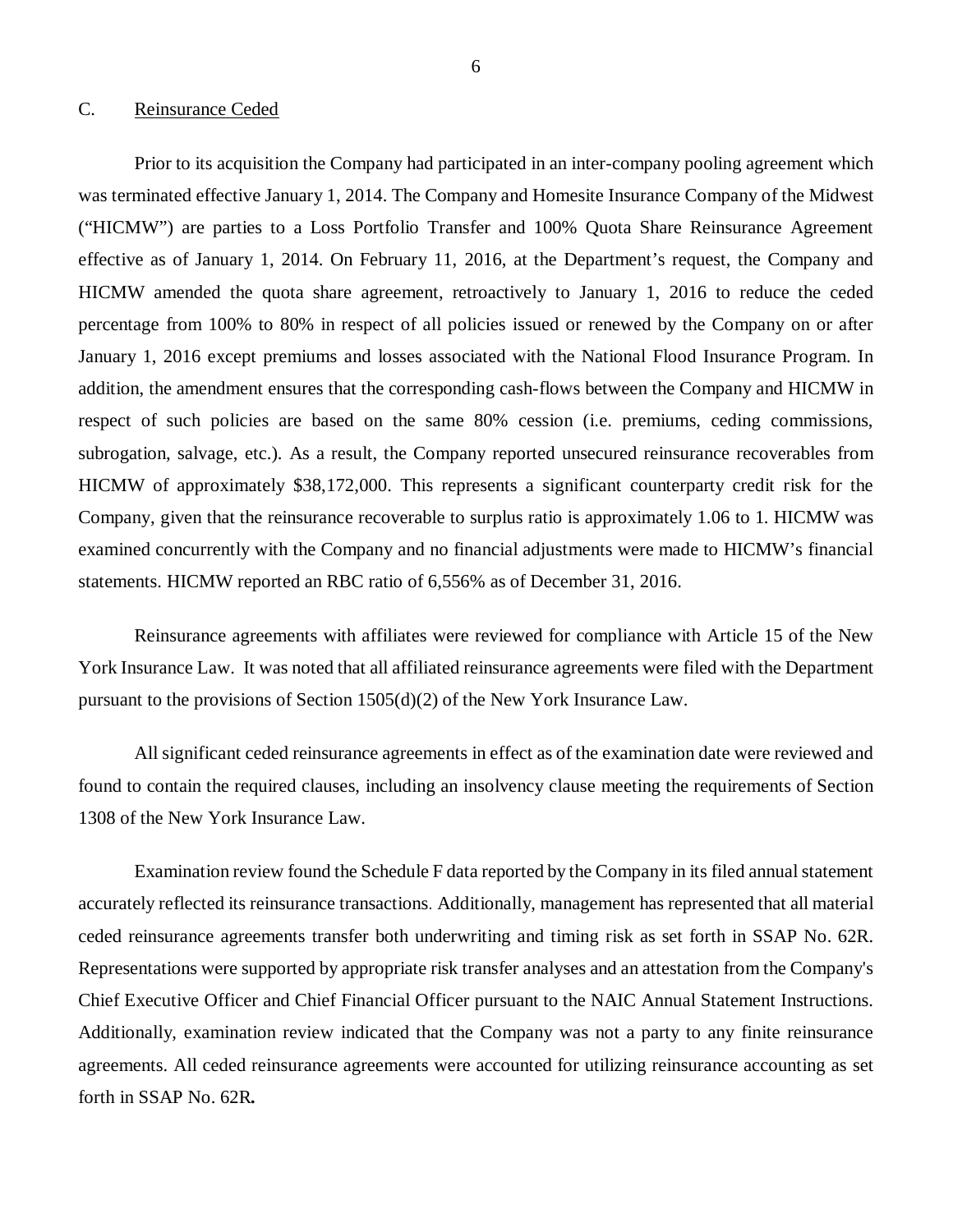### <span id="page-8-0"></span>D. Holding Company System

The Company is a member of the American Family Insurance Group. The Company is a wholly owned subsidiary of Homesite Securities Company LLC, a Delaware limited liability company, which in turn is 100% owned by HGI. HGI is a wholly owned subsidiary of AMFAM Inc., which in turn is wholly owned by AFMIC.

A review of the Holding Company Registration Statements filed with this Department indicated that such filings were complete and were filed in a timely manner pursuant to Article 15 of the New York Insurance Law and Department Regulation 52.

On August 5, 2016, in connection with AFMIC's conversion to a mutual holding company structure, AFMIC requested an exemption from filing an acquisition of control in accordance with Section 1506 of the New York Insurance Law. The exemption was granted on October 19, 2016.

The following is an abridged chart of the holding company system at December 31, 2016:

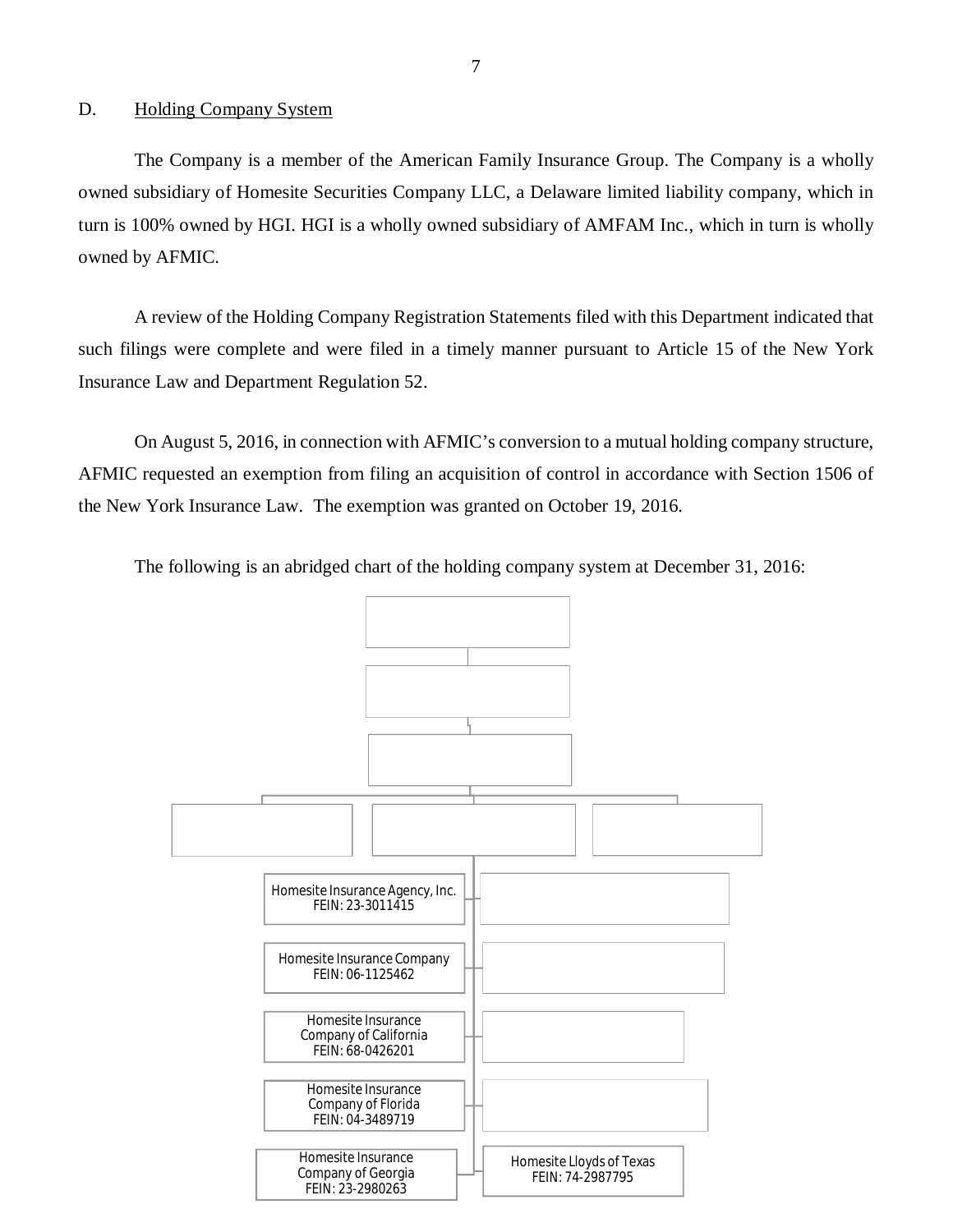At December 31, 2016, the Company was party to the following agreements with other members of its holding company system:

### Service Agreement

Effective June 8, 1999, the Company entered into a service agreement with HGI whereby HGI provides personnel, legal services and management information systems and facilities support to the Company on a cost allocation/reimbursement basis. Pursuant to the agreement, HGI also provides support in procuring office supplies and equipment and related services and other services that may be requested from time to time by the Company, on mutually agreeable terms. The agreement was amended effective April 1, 2014 to update the parties' addresses for notice purposes. During 2016, the Company incurred costs of approximately \$10,435,000 relating to this agreement. This agreement was filed with the Department in accordance with Section 1505 of the New York Insurance Law.

### Tax Allocation Agreement

Effective January 1, 2006 the Company became a party to a consolidated federal income tax allocation agreement with HGI and its subsidiaries. Pursuant to the agreement, companies having tax profits on a separate return basis will incur federal tax expense based on their separate return taxable income. Companies with tax losses on a separate basis will be compensated (at the current federal tax rate) for the reduction in the consolidated tax liability resulting from their losses. Such compensation shall come directly from profitable companies that utilize those tax losses to reduce their taxable income. The agreement was amended and restated effective January 1, 2013 and December 31, 2014. The agreement and all subsequent amendments were filed with the Department in accordance with Section 1505 of the New York Insurance Law and non-disapproved.

#### Agency Agreement

Effective December 17, 2004, the Company entered into an agency agreement with Homesite Insurance Agency, Inc. ("HIA"). The agreement authorized HIA to solicit potential customers and to facilitate the quote and application process for selling homeowner's insurance on behalf of the Company. This agreement was filed with the Department in accordance with Section 1505 of New York Insurance Law.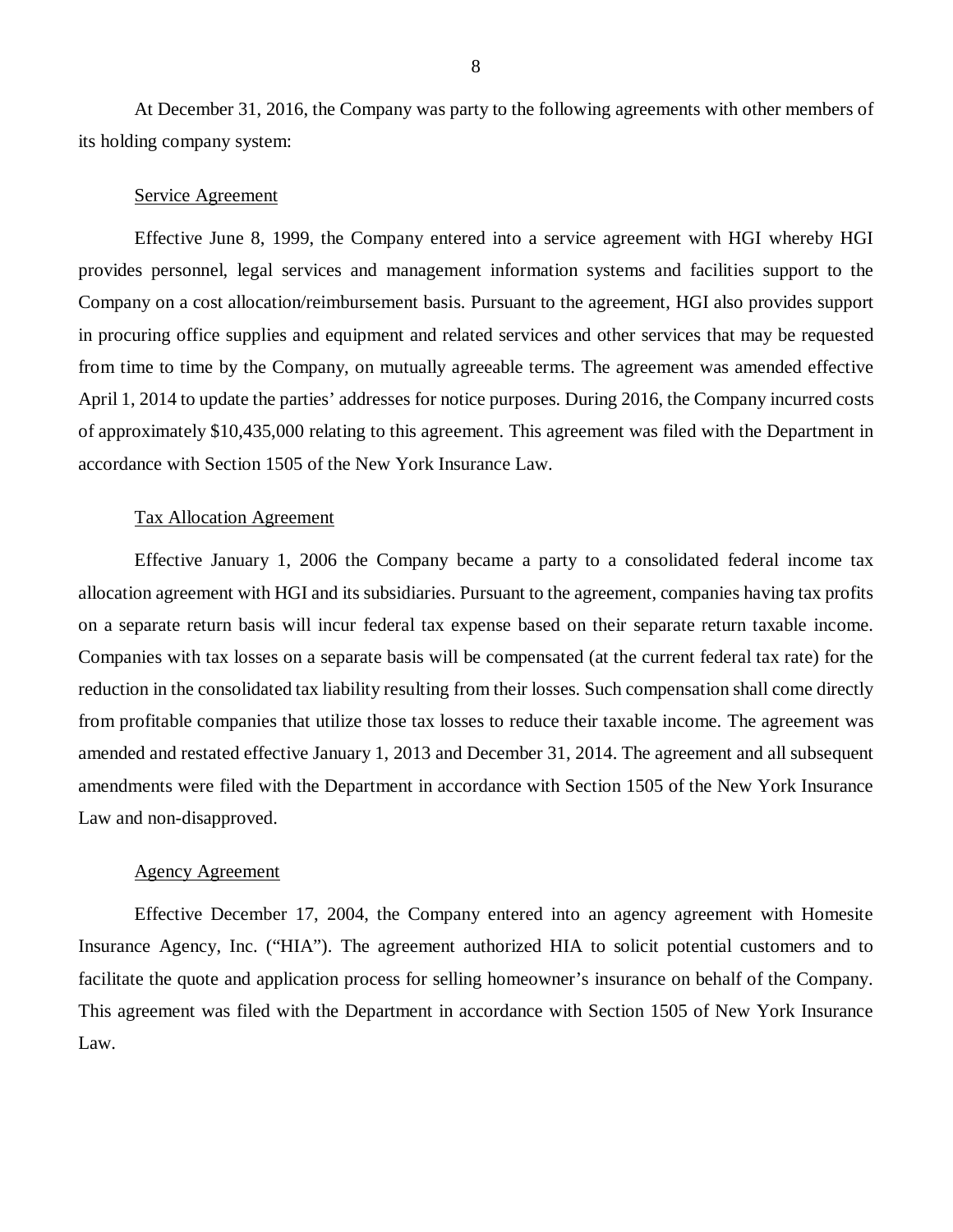### E. Significant Ratios

The Company's operating ratios, computed as of December 31, 2016, fall within the benchmark ranges set forth in the Insurance Regulatory Information System of the National Association of Insurance Commissioners.

| <b>Operating Ratios</b>                                                                                   | Result |
|-----------------------------------------------------------------------------------------------------------|--------|
| Net premiums written to surplus as regards policyholders                                                  | 64%    |
| Liabilities to liquid assets (cash and invested assets less investments in affiliates)                    | 50%    |
| Two-year overall operating                                                                                | 36%    |
| The Company's reported risk based capital score ("RBC") was 13,953.7% at December 31,                     |        |
| 2016. The RBC is a measure of the minimum amount of capital appropriate for a reporting entity to support |        |
| its overall business operations in consideration of its size and risk profile. An RBC of 200 or below can |        |
| result in regulatory action.                                                                              |        |

There were no financial adjustments in this report that impacted the company's RBC score.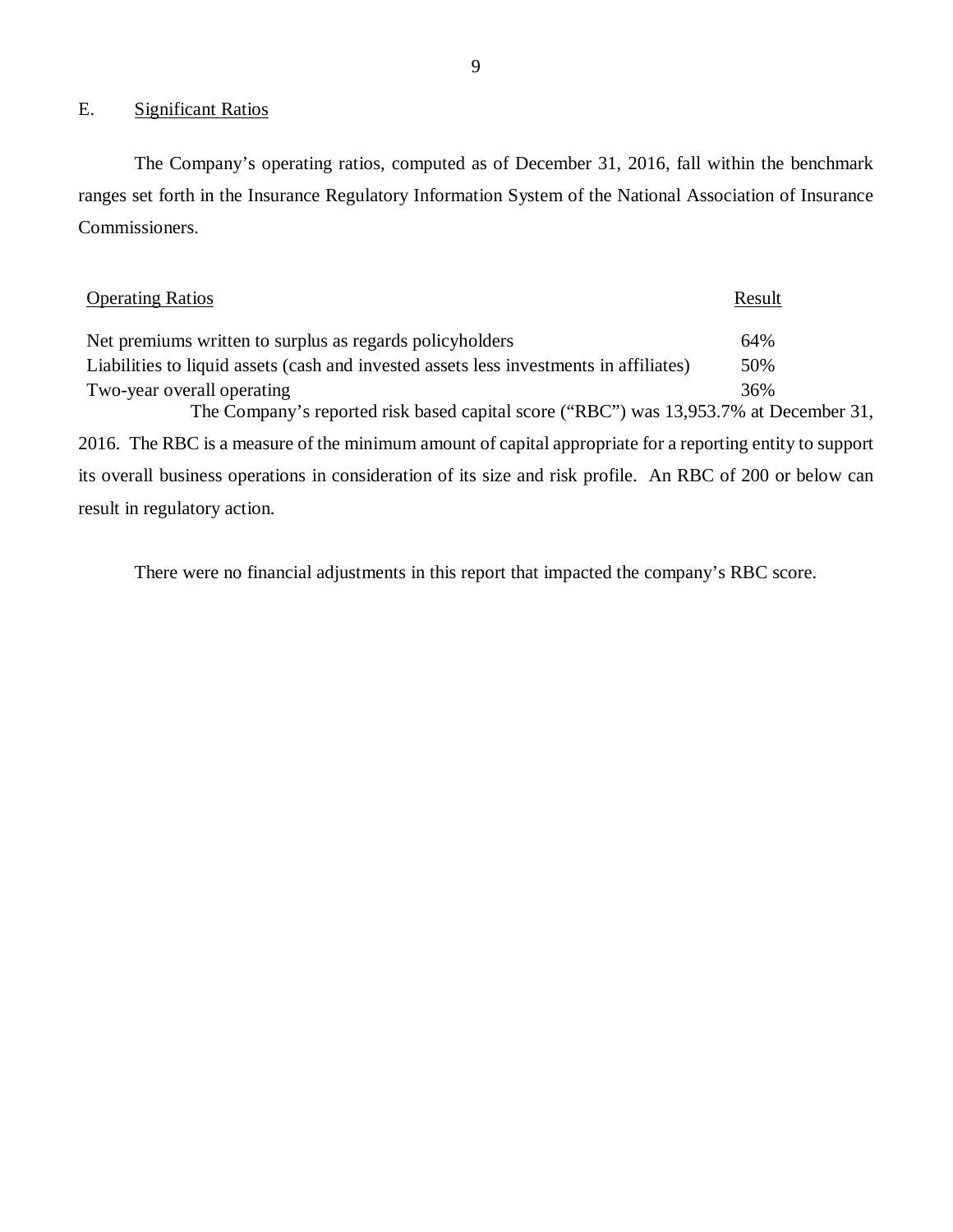# **FINANCIAL STATEMENTS**

# <span id="page-11-0"></span>A. Balance Sheet

The following shows the assets, liabilities and surplus as regards policyholders as of December 31, 2016 as reported by the Company:

| Assets                                                                                      | Assets       | <b>Assets Not</b><br>Admitted | Net Admitted<br>Assets |
|---------------------------------------------------------------------------------------------|--------------|-------------------------------|------------------------|
|                                                                                             |              |                               |                        |
| <b>Bonds</b>                                                                                | \$11,754,970 | \$0                           | \$11,754,970           |
| Cash, cash equivalents and short-term investments                                           | 11,013,862   | 0                             | 11,013,862             |
| Investment income due and accrued                                                           | 63,439       | 0                             | 63,439                 |
| Uncollected premiums and agents' balances in the<br>course of collection                    | 4,895,076    | 0                             | 4,895,076              |
| Deferred premiums, agents' balances and installments<br>booked but deferred and not yet due | 4,294,320    | 0                             | 4,294,320              |
| Amounts recoverable from reinsurers                                                         | 1,786,397    | 0                             | 1,786,397              |
| Net deferred tax asset                                                                      | 27,209       | $\boldsymbol{0}$              | 27,209                 |
| Total assets                                                                                | \$33.835.273 | <u>\$0</u>                    | \$33,835,273           |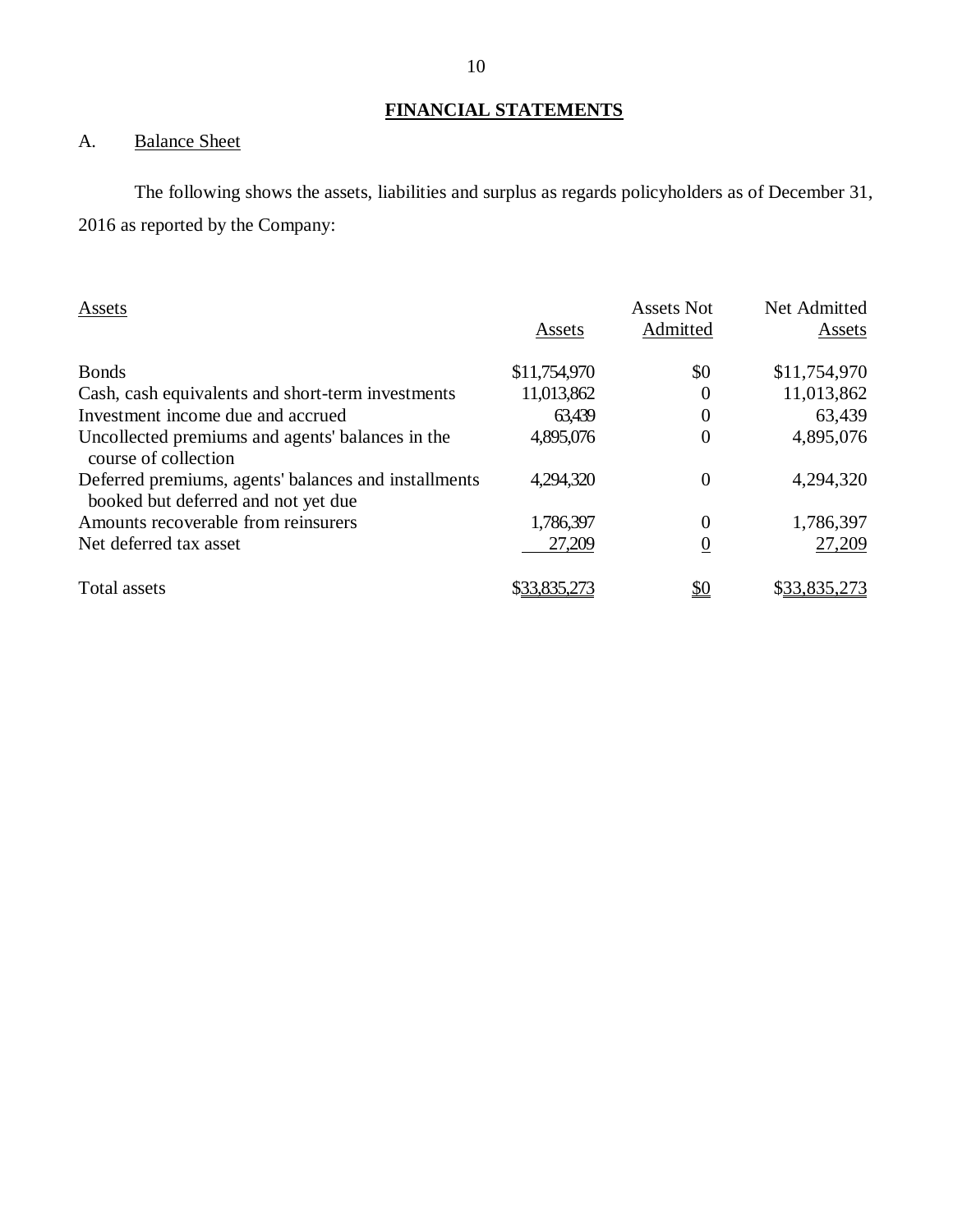### Liabilities, Surplus and Other Funds

| Liabilities                                                              |                  |               |
|--------------------------------------------------------------------------|------------------|---------------|
| Losses and loss adjustment expenses                                      |                  | \$<br>591,914 |
| Commissions payable, contingent commissions and other similar<br>charges |                  | 518,123       |
| Other expenses (excluding taxes, licenses and fees)                      |                  | 24,014        |
| Taxes, licenses and fees (excluding federal and foreign income<br>taxes) |                  | 1,172,416     |
| Current federal and foreign income taxes                                 |                  | 314,576       |
| Unearned premiums                                                        |                  | 5,998,833     |
| Advance premium                                                          |                  | 1,348,227     |
| Ceded reinsurance premiums payable (net of ceding commissions)           |                  | 2,090,218     |
| Amounts withheld or retained by company for account of others            |                  | 152,777       |
| Payable to parent, subsidiaries and affiliates                           |                  | 3,457,478     |
| <b>Total liabilities</b>                                                 |                  | \$15,668,576  |
| <b>Surplus and Other Funds</b>                                           |                  |               |
| Common capital stock                                                     | \$1,000,000      |               |
| Gross paid in and contributed surplus                                    | 9,600,000        |               |
| Unassigned funds (surplus)                                               | <u>7,566,697</u> |               |
| Surplus as regards policyholders                                         |                  | 18,166,697    |
| Total liabilities, surplus and other funds                               |                  | \$33,835,273  |

Note: The Internal Revenue Service has completed its audits of the Company's consolidated Federal Income Tax returns through tax year 2014. All material adjustments, if any, made subsequent to the date of examination and arising from said audits, are reflected in the financial statements included in this report. Audit covering tax year 2015 is currently under examination. The Internal Revenue Service has not yet begun to audit tax returns covering tax year 2016. The examiner is unaware of any potential exposure of the Company to any tax assessment and no liability has been established herein relative to such contingency.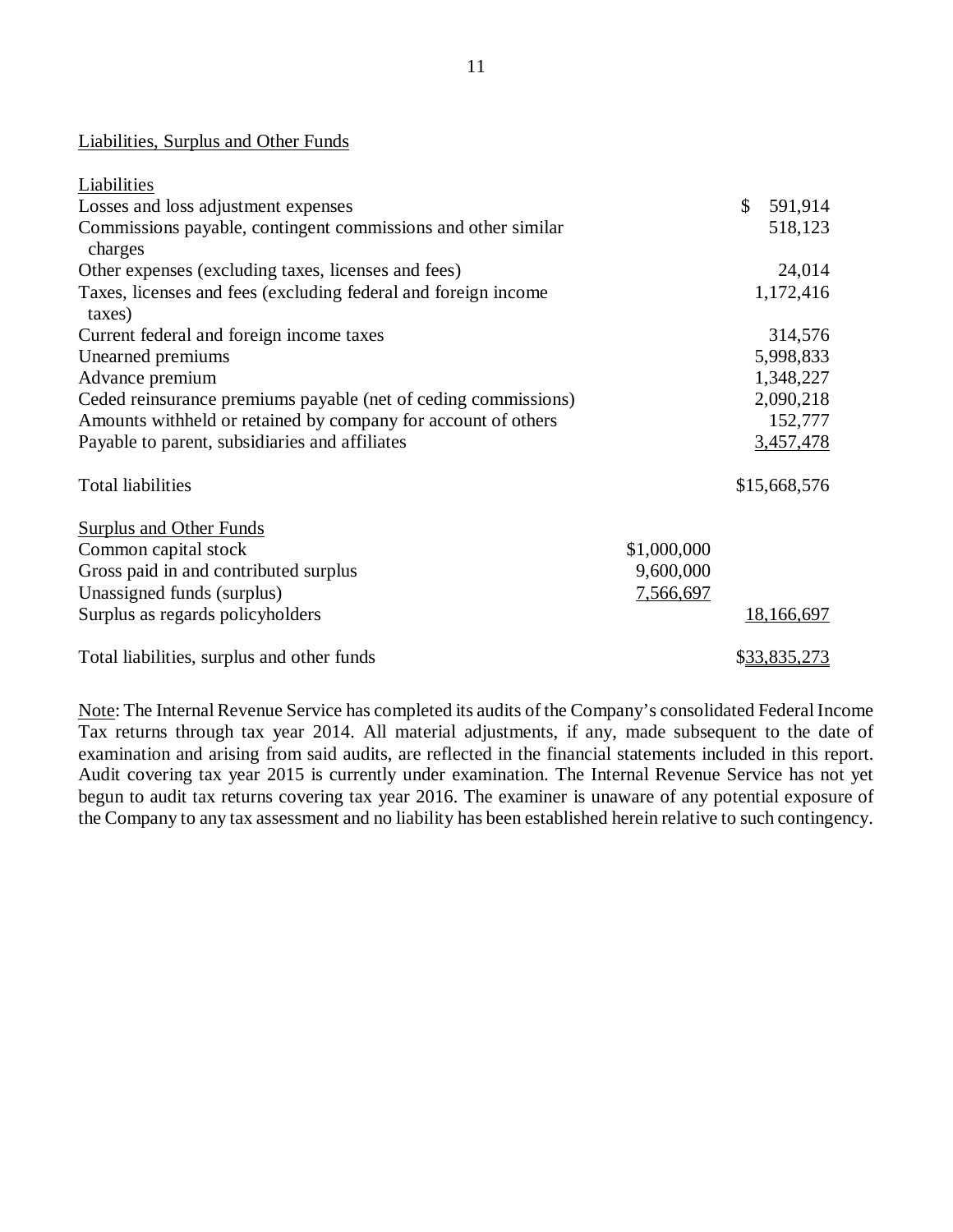#### B. Capital and Surplus

Surplus as regards policyholders increased \$6,822,222 during the five-year examination period January 1, 2012 through December 31, 2016 as reported by the Company, detailed as follows:

| Surplus as regards policyholders per report on<br>examination as of December 31, 2011       |                            |                             | \$11,344,475 |
|---------------------------------------------------------------------------------------------|----------------------------|-----------------------------|--------------|
|                                                                                             | Gains in<br><b>Surplus</b> | Losses in<br><b>Surplus</b> |              |
| Net income<br>Net unrealized capital gains or (losses)<br>Change in net deferred income tax | \$8,411,288                | 248,825<br>1,985,920        |              |
| Change in non-admitted assets<br>Aggregate write-ins for gains and losses in                | 630,512                    |                             |              |
| surplus                                                                                     | <u>15,167</u>              |                             |              |
| Net increase (decrease) in surplus                                                          | \$9,056,967                | \$2,234,745                 | 6,822,222    |
| Surplus as regards policyholders per report on<br>examination as of December 31,            |                            |                             | \$18,166,697 |

No adjustments were made to surplus as a result of this examination*.* 

Capital paid in is \$1,000,000 consisting of 10,000 shares of \$100 par value per share common stock. Gross paid in and contributed surplus is \$9,600,000. Gross paid in and contributed surplus did not change during the examination period.

### **LOSSES AND LOSS ADJUSTMENT EXPENSES**

The examination liability for the captioned items of \$591,914 is the same as reported by the Company as of December 31, 2016. The examination analysis of the Loss and loss adjustment expense reserves was conducted in accordance with generally accepted actuarial principles and statutory accounting principles, including the NAIC Accounting Practices & Procedures Manual, Statement of Statutory Accounting Principle No. 55 ("SSAP No. 55"). All of the Company's reserves are concentrated in homeowners multiple-peril.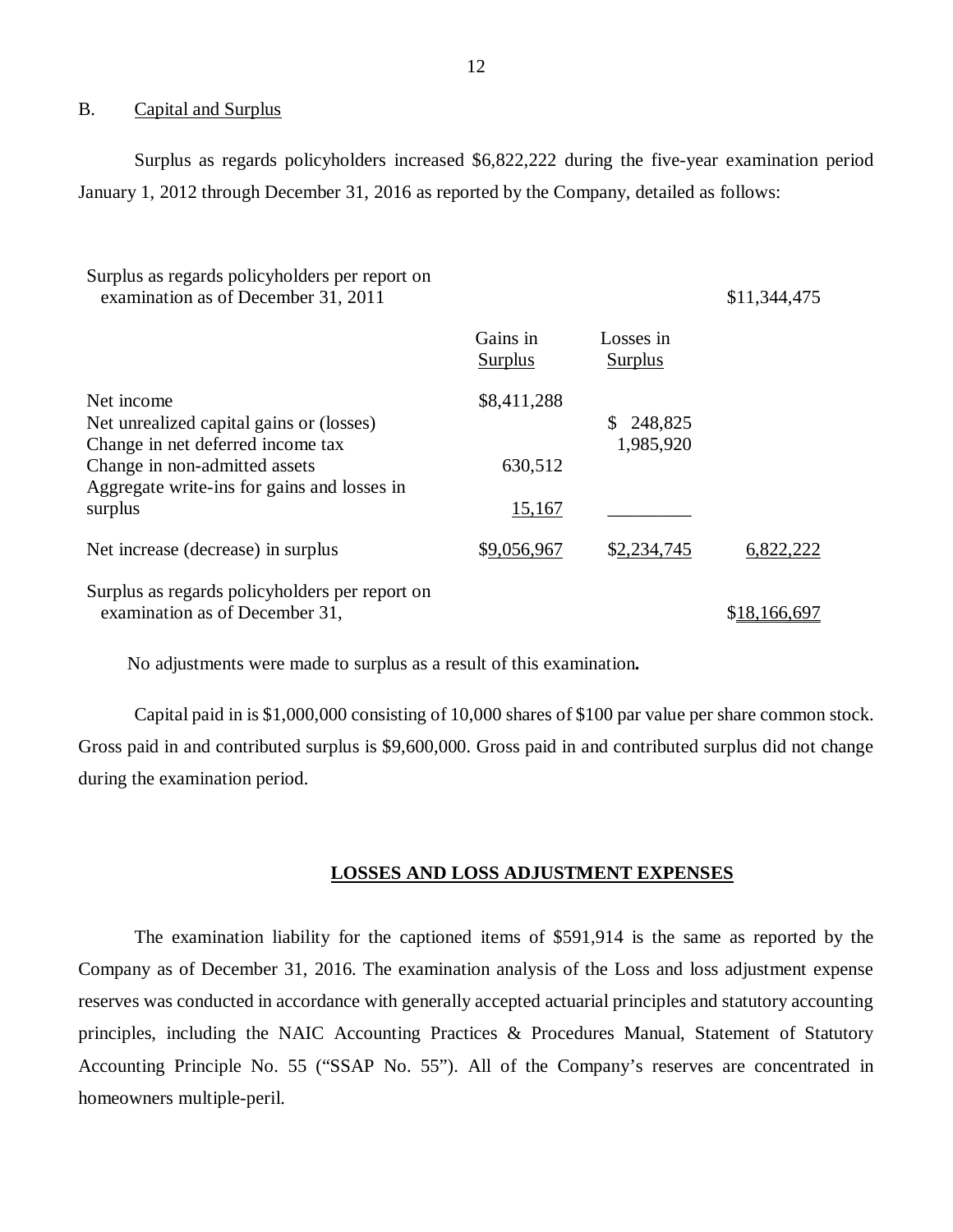### **SUBSEQUENT EVENTS**

Effective January 1, 2017 AFMIC was converted into a Mutual Holding Company structure. As a result of the conversion, American Family Insurance Mutual Holding Company is now the ultimate controlling entity of the American Family Group. On the effective date, AFMIC was converted to a stock insurer, American Family Mutual Insurance Company, S.I.

### **COMPLIANCE WITH PRIOR REPORT ON EXAMINATION**

The prior report on examination contained one recommendation as follows (page number refer to the prior report):

ITEM

### PAGE NO.

### A Information Technology and Controls

It was recommended that the Company establish and implement appropriate control policies and procedures to strengthen its Information Systems controls. 11

The Company has complied with this recommendation.

### **SUMMARY OF COMMENTS AND RECOMMENDATIONS**

This report contains no comments or recommendations.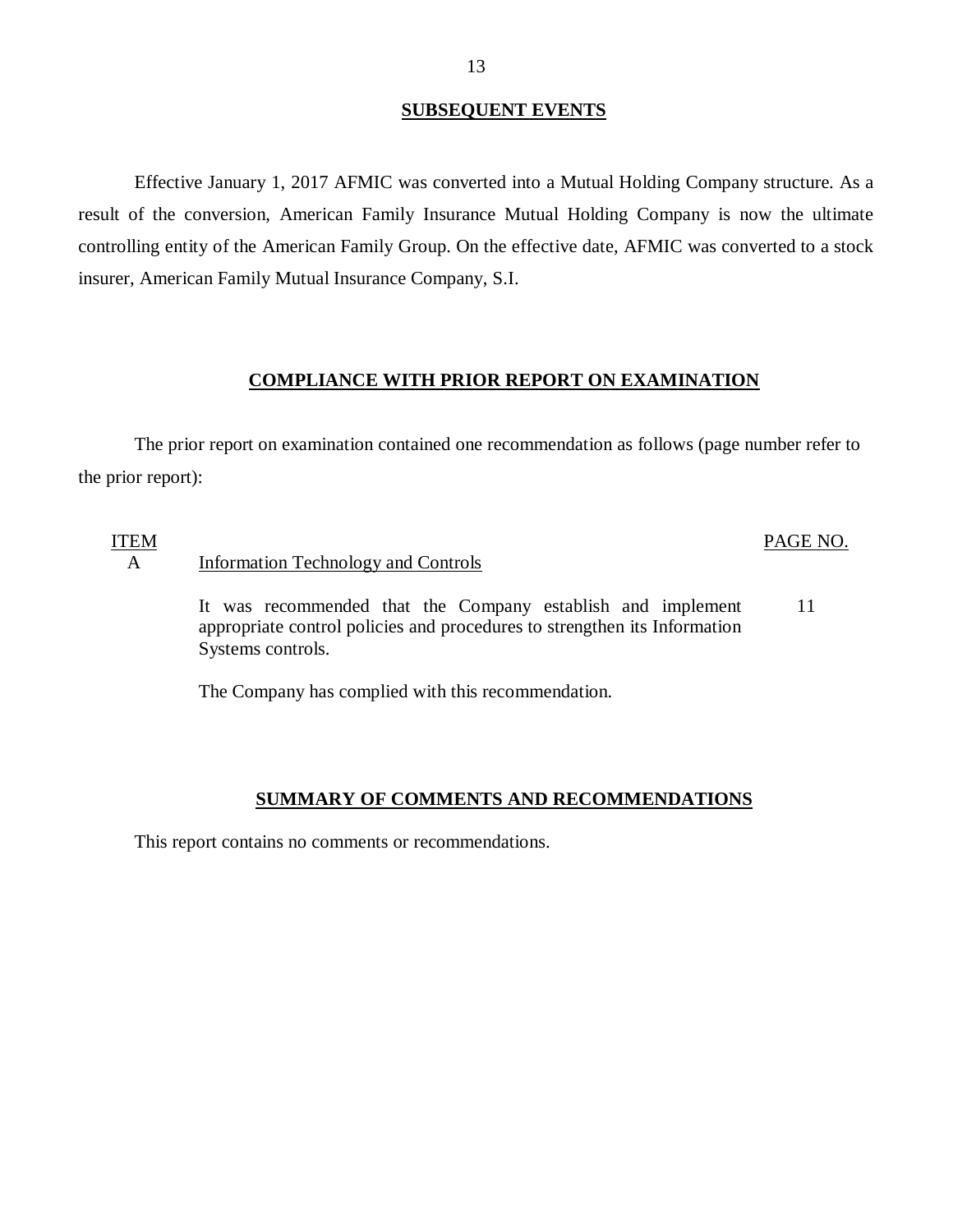Respectfully submitted,

Lamin Jammeh Senior Insurance Examiner

STATE OF NEW YORK ) )ss: COUNTY OF NEW YORK )

Lamin Jammeh, being duly sworn, deposes and says that the foregoing report, subscribed by him, is true to the best of his knowledge and belief.

Lamin Jammeh

Subscribed and sworn to before me

this  $\qquad \qquad \text{day of} \qquad \qquad 2018.$